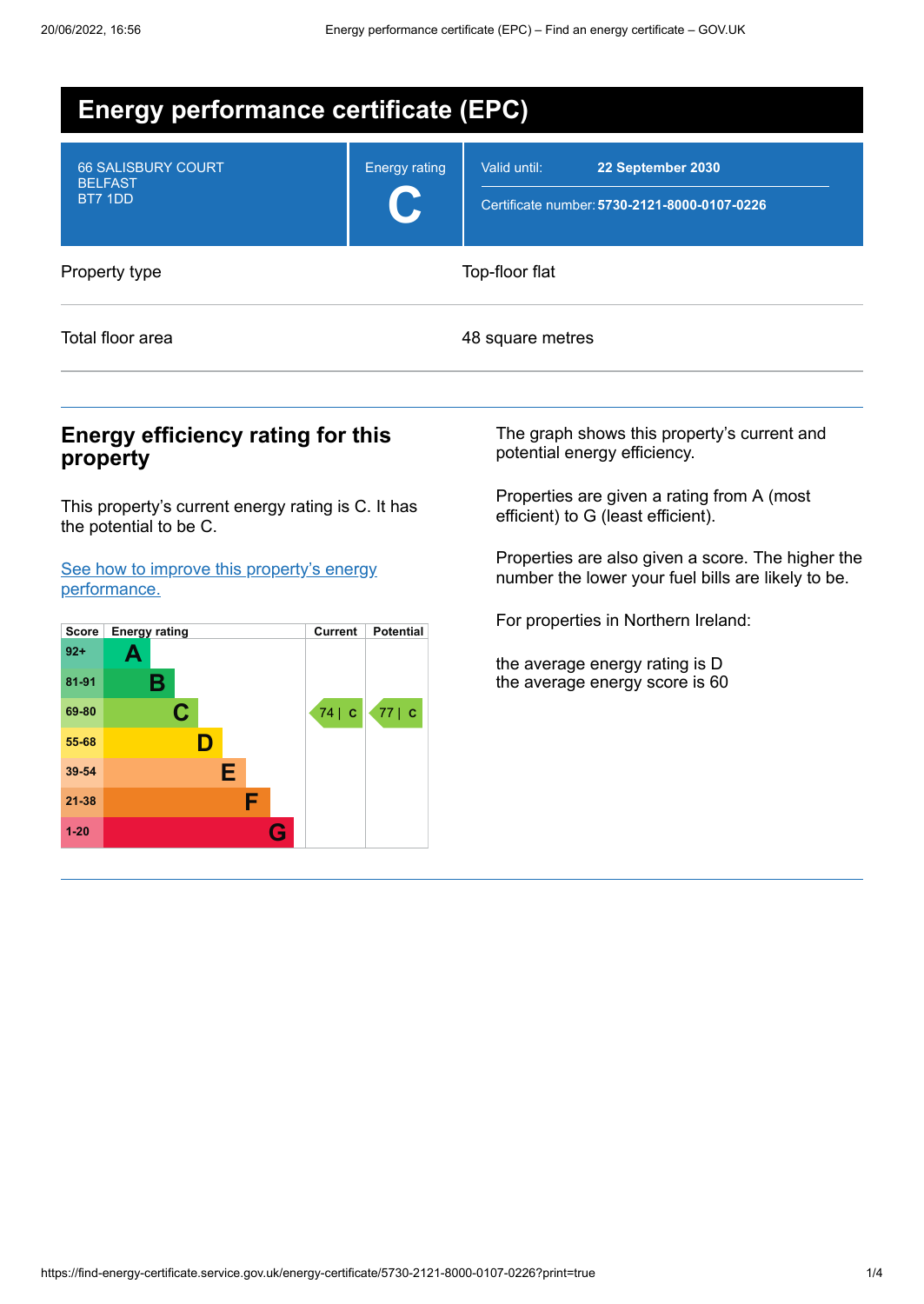# **Breakdown of property's energy performance**

This section shows the energy performance for features of this property. The assessment does not consider the condition of a feature and how well it is working.

Each feature is assessed as one of the following:

- very good (most efficient)
- good
- average
- poor
- very poor (least efficient)

When the description says "assumed", it means that the feature could not be inspected and an assumption has been made based on the property's age and type.

| <b>Feature</b>       | <b>Description</b>                          | Rating    |
|----------------------|---------------------------------------------|-----------|
| Wall                 | Cavity wall, as built, insulated (assumed)  | Good      |
| Roof                 | Pitched, 100 mm loft insulation             | Average   |
| Window               | Fully double glazed                         | Average   |
| Main heating         | Boiler and radiators, mains gas             | Good      |
| Main heating control | Programmer, room thermostat and TRVs        | Good      |
| Hot water            | From main system                            | Good      |
| Lighting             | Low energy lighting in 71% of fixed outlets | Very good |
| Floor                | (another dwelling below)                    | N/A       |
| Secondary heating    | None                                        | N/A       |

#### **Primary energy use**

The primary energy use for this property per year is 194 kilowatt hours per square metre (kWh/m2).

| <b>Environmental impact of this</b><br>property                                                        |                             | This property produces                                                                                                                                                                   | 1.6 tonnes of CO2 |
|--------------------------------------------------------------------------------------------------------|-----------------------------|------------------------------------------------------------------------------------------------------------------------------------------------------------------------------------------|-------------------|
| This property's current environmental impact<br>rating is C. It has the potential to be C.             |                             | This property's potential<br>production                                                                                                                                                  | 1.3 tonnes of CO2 |
| Properties are rated in a scale from A to G<br>based on how much carbon dioxide (CO2) they<br>produce. |                             | By making the recommended changes, you<br>could reduce this property's CO2 emissions by<br>0.3 tonnes per year. This will help to protect the<br>environment.                            |                   |
| Properties with an A rating produce less CO2                                                           |                             |                                                                                                                                                                                          |                   |
| than G rated properties.<br>An average household<br>produces                                           | 6 tonnes of CO <sub>2</sub> | Environmental impact ratings are based on<br>assumptions about average occupancy and<br>energy use. They may not reflect how energy is<br>consumed by the people living at the property. |                   |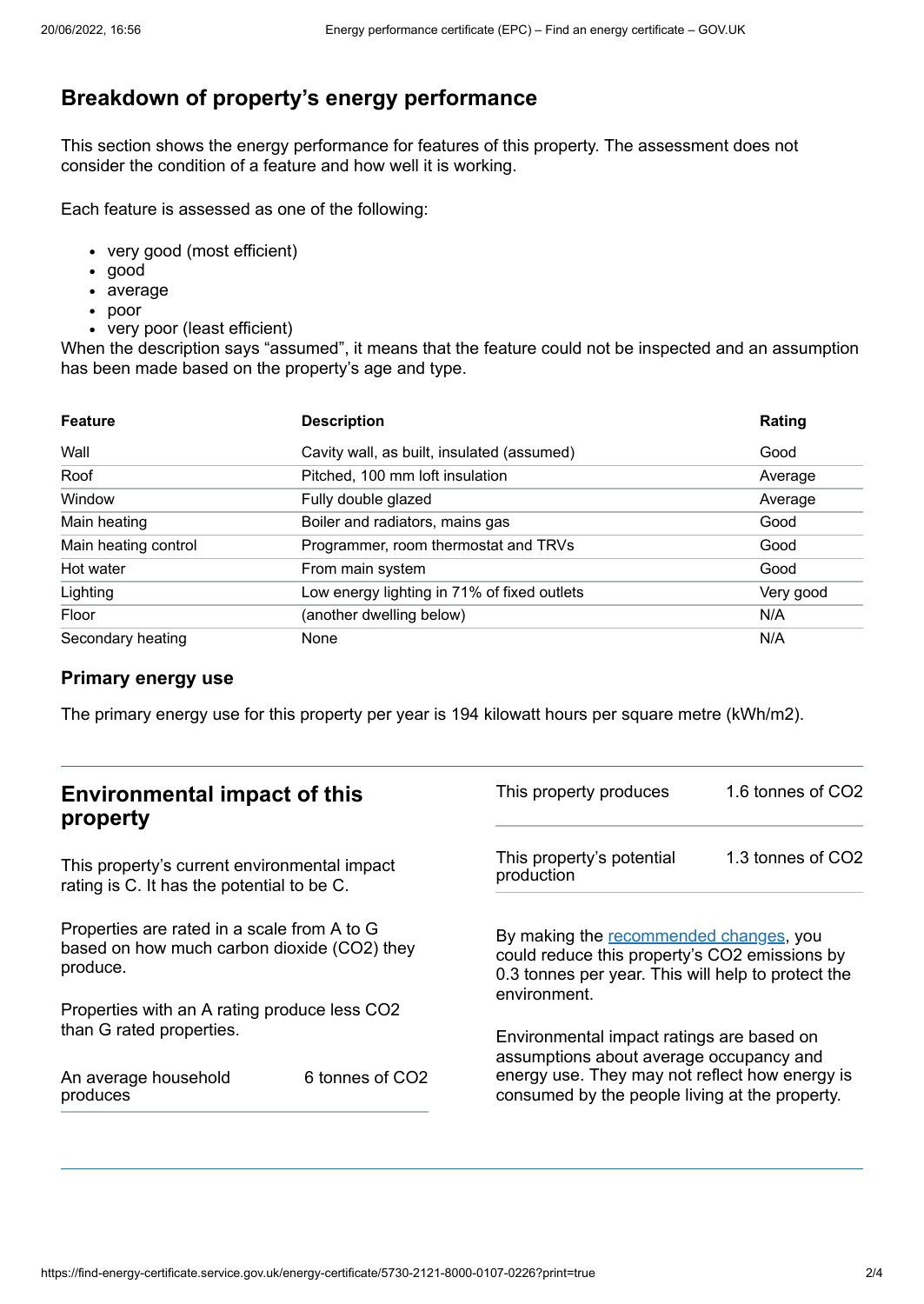# <span id="page-2-0"></span>**Improve this property's energy performance**

By following our step by step recommendations you could reduce this property's energy use and potentially save money.

Carrying out these changes in order will improve the property's energy rating and score from C (74) to C (77).

| <b>Step</b>                           | <b>Typical installation cost</b> | <b>Typical yearly saving</b> |
|---------------------------------------|----------------------------------|------------------------------|
| 1. Increase loft insulation to 270 mm | £100 - £350                      | £24                          |
| 2. Party wall insulation              | £300 - £600                      | £25                          |
| 3. Low energy lighting                | £10                              | £11                          |

### **Paying for energy improvements**

Find energy grants and ways to save energy in your home. [\(https://www.gov.uk/improve-energy-efficiency\)](https://www.gov.uk/improve-energy-efficiency)

## **Estimated energy use and potential savings**

| Estimated yearly energy<br>cost for this property | £435 |
|---------------------------------------------------|------|
| Potential saving                                  | £61  |

The estimated cost shows how much the average household would spend in this property for heating, lighting and hot water. It is not based on how energy is used by the people living at the property.

The potential saving shows how much money you could save if you complete each [recommended](#page-2-0) step in order.

## **Heating use in this property**

Heating a property usually makes up the majority of energy costs.

#### **Potential energy savings by installing insulation**

The assessor did not find any opportunities to save energy by installing insulation in this property.